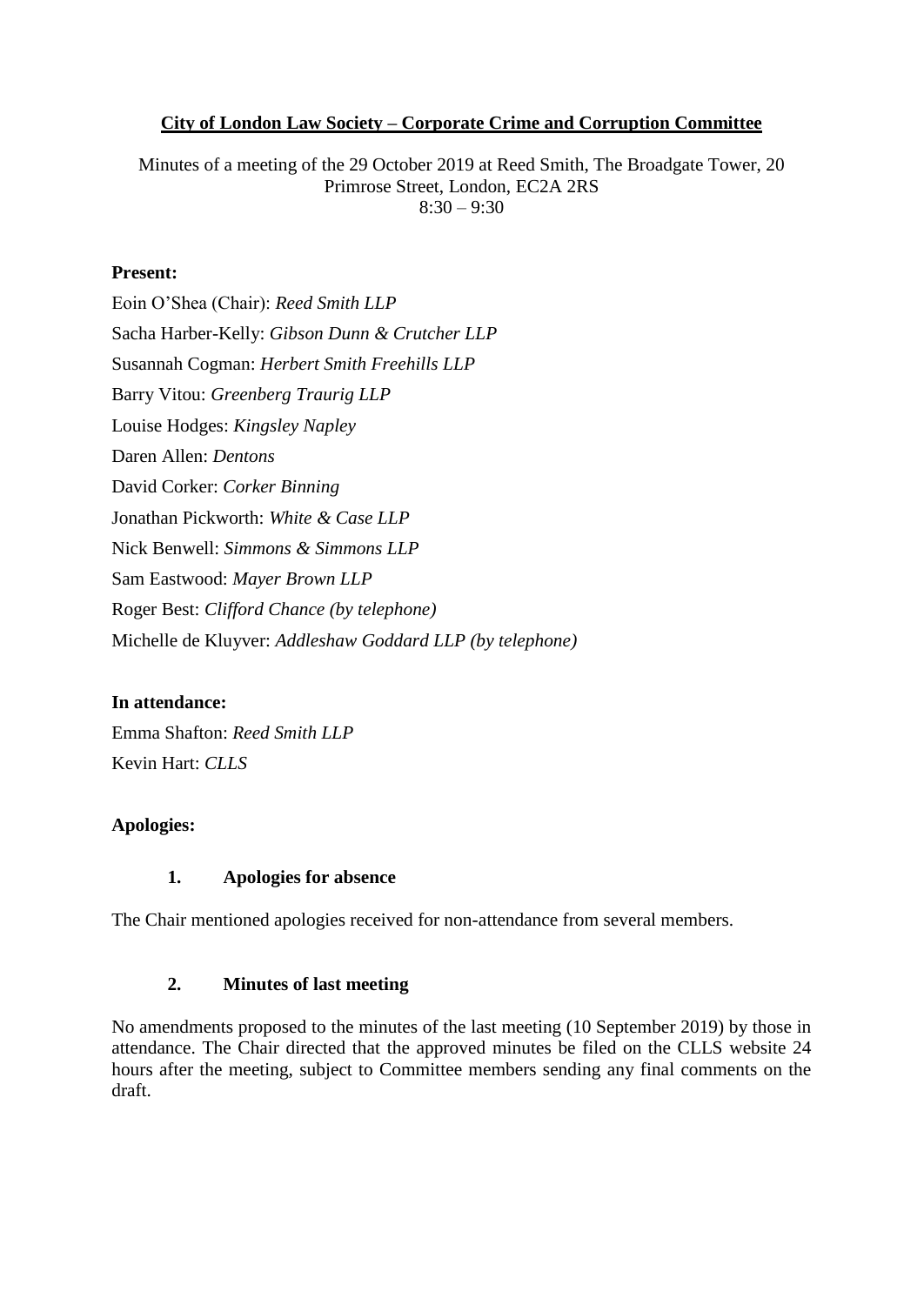## **3. S2 Interview Practices and SFO discussions**

The Chair indicated that he was not aware of any further progress made by the SFO on this matter. The Chair will keep pressing the SFO.

There was a wide-ranging discussion. The general consensus was that while the lack of progress was frustrating, the matter continued to be worth pursuing. One issue seems to be coordination with the Fraud Lawyers Association (FLA) and a disconnect between the defence bar and the SFO.

A committee member indicated that there was a FLA meeting on 14 November 2019 to specifically discuss this topic. The general consensus was that it might be productive to work with the FLA including sharing notes with the FLA.

Members discussed (anonymised) cases where persons served with S2 Notices did not enjoy the experience of being interviewed and therefore declined to assist the SFO further. An attempt was made by the SFO to serve a subsequent S2 Notice and require a second interview at which a statement based on the first interview would be put to the witness. Other cases included situations where the SFO had refused to provide pre-interview disclosure of S2 interview transcripts prior to a PACE interview. Some solicitors may feel inhibited from producing their own note by the terms of undertakings given.

## **4. Practice/Legal updates**

The recent Dutch case on privilege was mentioned in which it was held that neither in-house lawyers working for Shell in the Netherlands nor in-house lawyers working abroad were covered by legal professional privilege.

Members expect that a CA judgment as regards corporate personality can be expected in the reasonably near future.

The committee discussed the growth in private prosecutions, in particular the growing trend of private prosecutions being pursued in place of commercial litigation. The committee agreed that the favourable costs regime was the most likely a reason, and if this changes, there may be a reduction.

The Committee discussed whether its membership should be broadened to include a practitioner that specialises in private prosecutions.

# 5. **Upcoming consultations/legislation**

The recent Transparency International paper was discussed. It suggested that criminal defence can be a conduit of money laundering.

The theme of professionals as enablers of money laundering was discussed. The Law Society this week has stated "not enough" SARs are submitted by law firms (1% of overall SARS).